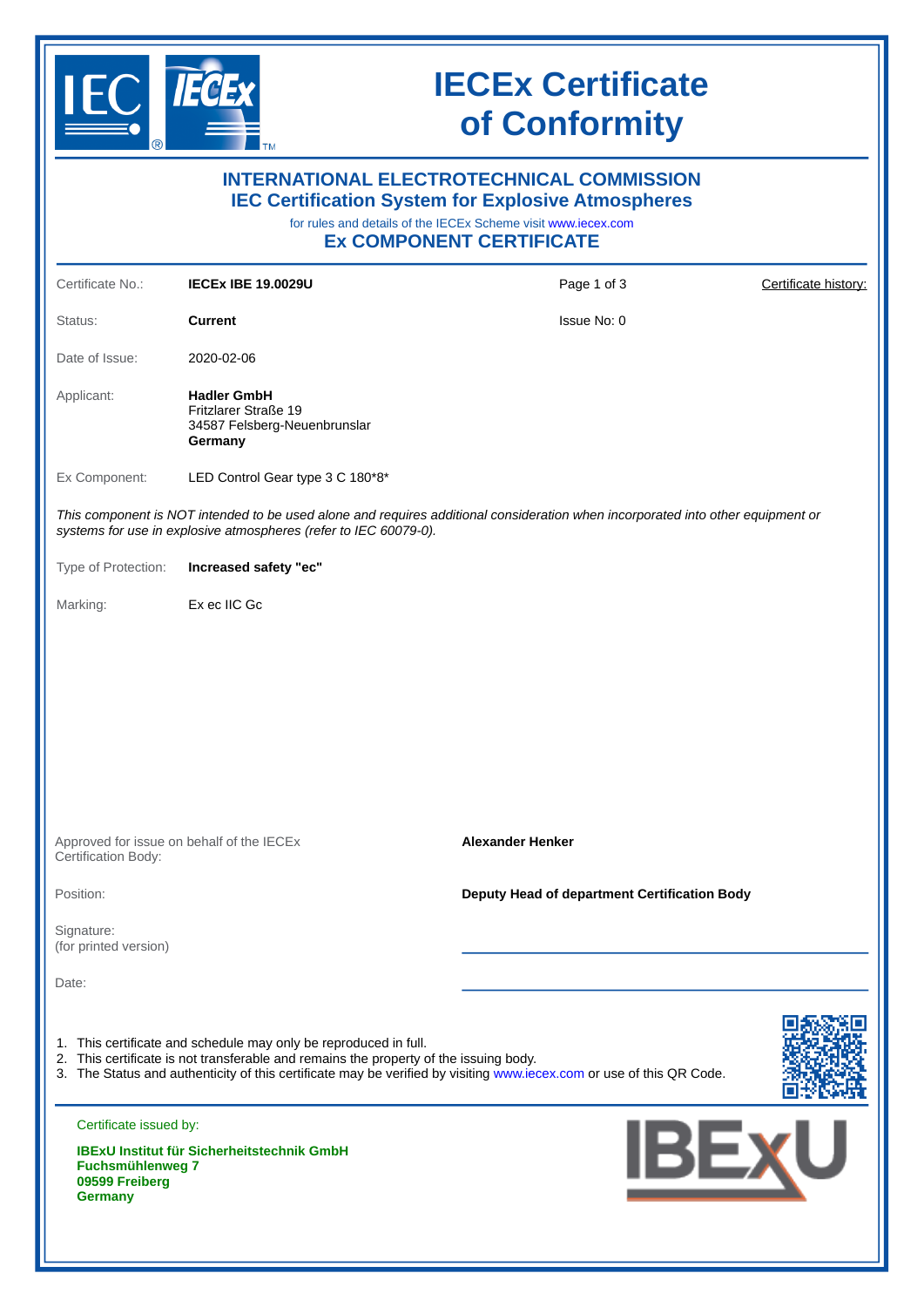

# **IECEx Certificate of Conformity**

| Certificate No.:                                                                                                                                                                                                                                                                                                                                                                                                                                                                                         | <b>IECEX IBE 19.0029U</b>                                                                                                                                    | Page 2 of 3 |  |  |
|----------------------------------------------------------------------------------------------------------------------------------------------------------------------------------------------------------------------------------------------------------------------------------------------------------------------------------------------------------------------------------------------------------------------------------------------------------------------------------------------------------|--------------------------------------------------------------------------------------------------------------------------------------------------------------|-------------|--|--|
| Date of issue:                                                                                                                                                                                                                                                                                                                                                                                                                                                                                           | 2020-02-06                                                                                                                                                   | Issue No: 0 |  |  |
| Manufacturer:                                                                                                                                                                                                                                                                                                                                                                                                                                                                                            | <b>Hadler GmbH</b><br>Fritzlarer Straße 19<br>34587 Felsberg-Neuenbrunslar<br>Germany                                                                        |             |  |  |
| Additional<br>manufacturing<br>locations:                                                                                                                                                                                                                                                                                                                                                                                                                                                                |                                                                                                                                                              |             |  |  |
| This certificate is issued as verification that a sample(s), representative of production, was assessed and tested and found to comply with<br>the IEC Standard list below and that the manufacturer's quality system, relating to the Ex products covered by this certificate, was<br>assessed and found to comply with the IECEx Quality system requirements. This certificate is granted subject to the conditions as set out in<br>IECEx Scheme Rules, IECEx 02 and Operational Documents as amended |                                                                                                                                                              |             |  |  |
| <b>STANDARDS:</b><br>The equipment and any acceptable variations to it specified in the schedule of this certificate and the identified documents, was found<br>to comply with the following standards                                                                                                                                                                                                                                                                                                   |                                                                                                                                                              |             |  |  |
| IEC 60079-0:2017<br>Edition: 7.0                                                                                                                                                                                                                                                                                                                                                                                                                                                                         | Explosive atmospheres - Part 0: Equipment - General requirements                                                                                             |             |  |  |
| IEC 60079-7:2017<br>Edition: 5.1                                                                                                                                                                                                                                                                                                                                                                                                                                                                         | Explosive atmospheres - Part 7: Equipment protection by increased safety "e"                                                                                 |             |  |  |
|                                                                                                                                                                                                                                                                                                                                                                                                                                                                                                          | This Certificate does not indicate compliance with safety and performance requirements<br>other than those expressly included in the Standards listed above. |             |  |  |
| <b>TEST &amp; ASSESSMENT REPORTS:</b><br>A sample(s) of the equipment listed has successfully met the examination and test requirements as recorded in:                                                                                                                                                                                                                                                                                                                                                  |                                                                                                                                                              |             |  |  |
| Test Report:<br>DE/IBE/ExTR19.0024/00                                                                                                                                                                                                                                                                                                                                                                                                                                                                    |                                                                                                                                                              |             |  |  |
| <b>Quality Assessment Report:</b>                                                                                                                                                                                                                                                                                                                                                                                                                                                                        |                                                                                                                                                              |             |  |  |

[DE/TUN/QAR14.0009/02](https://www.iecex-certs.com/deliverables/REPORT/44247/view)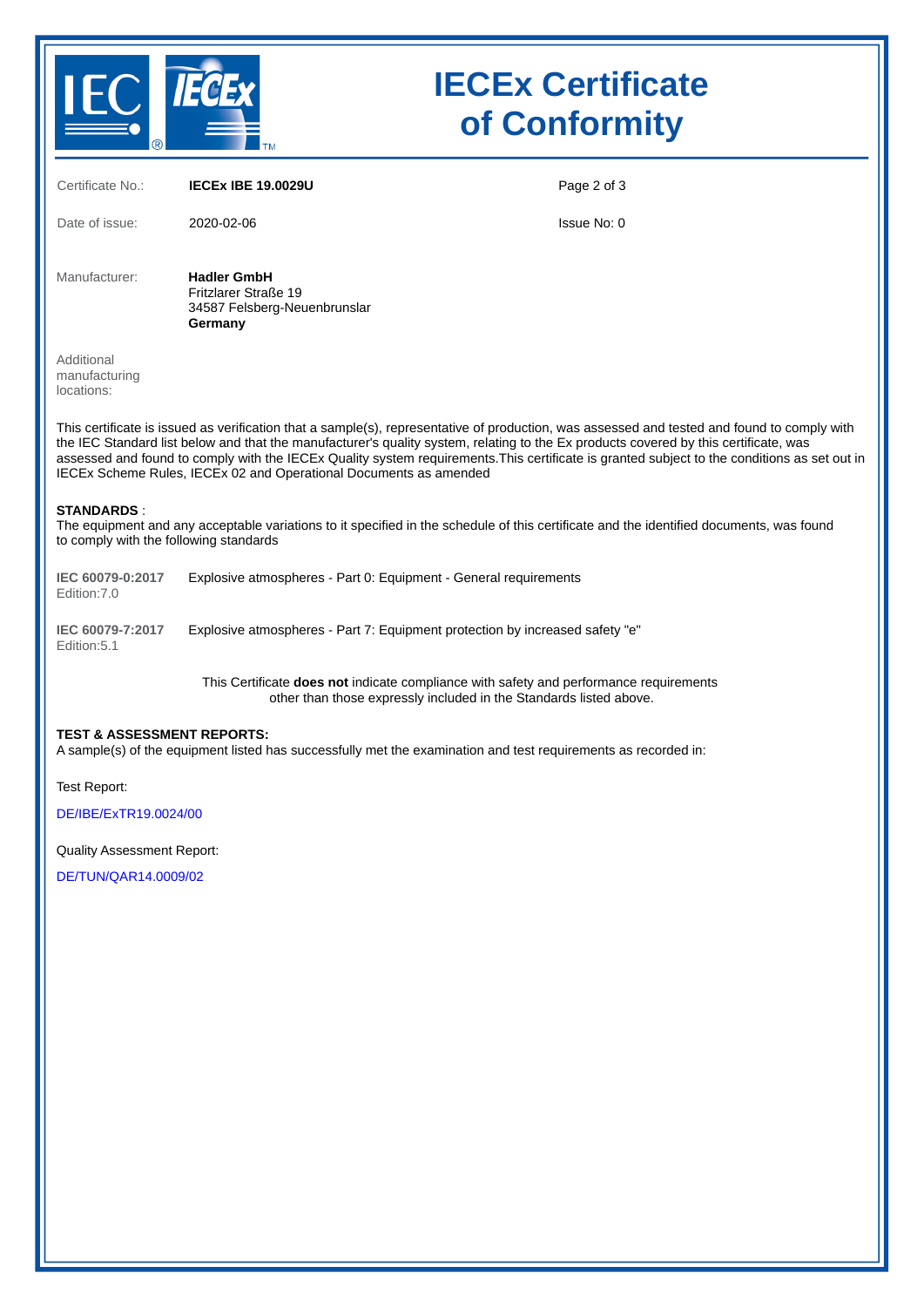

# **IECEx Certificate of Conformity**

Certificate No.: **IECEx IBE 19.0029U**

Date of issue: 2020-02-06

Page 3 of 3

Issue No: 0

### **Ex Component(s) covered by this certificate is described below:**

The LED Control Gear type 3 C 180 \*8 \* is used for the supply of one or more LED modules in series connection.

The rated output current may be adjusted by a DALI interface or is set by the manufacturer.

#### **Technical data:**

| rated voltage input:       | 220240 V (0 / 5060 Hz)                     |
|----------------------------|--------------------------------------------|
| permissible voltage input: | 198264 V AC or 176275 V DC                 |
| rated voltage output:      | maximum 325 V                              |
| nominal current output:    | 50350 mA or<br>$100500$ mA or<br>250700 mA |
| nominal power output:      | maximum 80 W                               |

Further details are mentioned in the Annex to this certificate.

#### **SCHEDULE OF LIMITATIONS:**

- The LED Control Gear has to be installed in a suitable and separately certified enclosure which complies with the requirements of IEC 60079-7 or IEC 60079-15 and fulfils degree of protection of at least IP54.
- The service temperature range at  $t_c$ -point may not exceed -40 °C up to maximum +85 °C or as given in Annex to this certificate.
- The maximum permitted service temperature at the terminals is +85 °C.
- Creepage distances and clearances have to be considered depending on the rated voltage when assembled in an enclosure.

#### **Annex:**

[Annex\\_IBE19.0029U.pdf](https://www.iecex-certs.com/deliverables/CERT/44667/view)